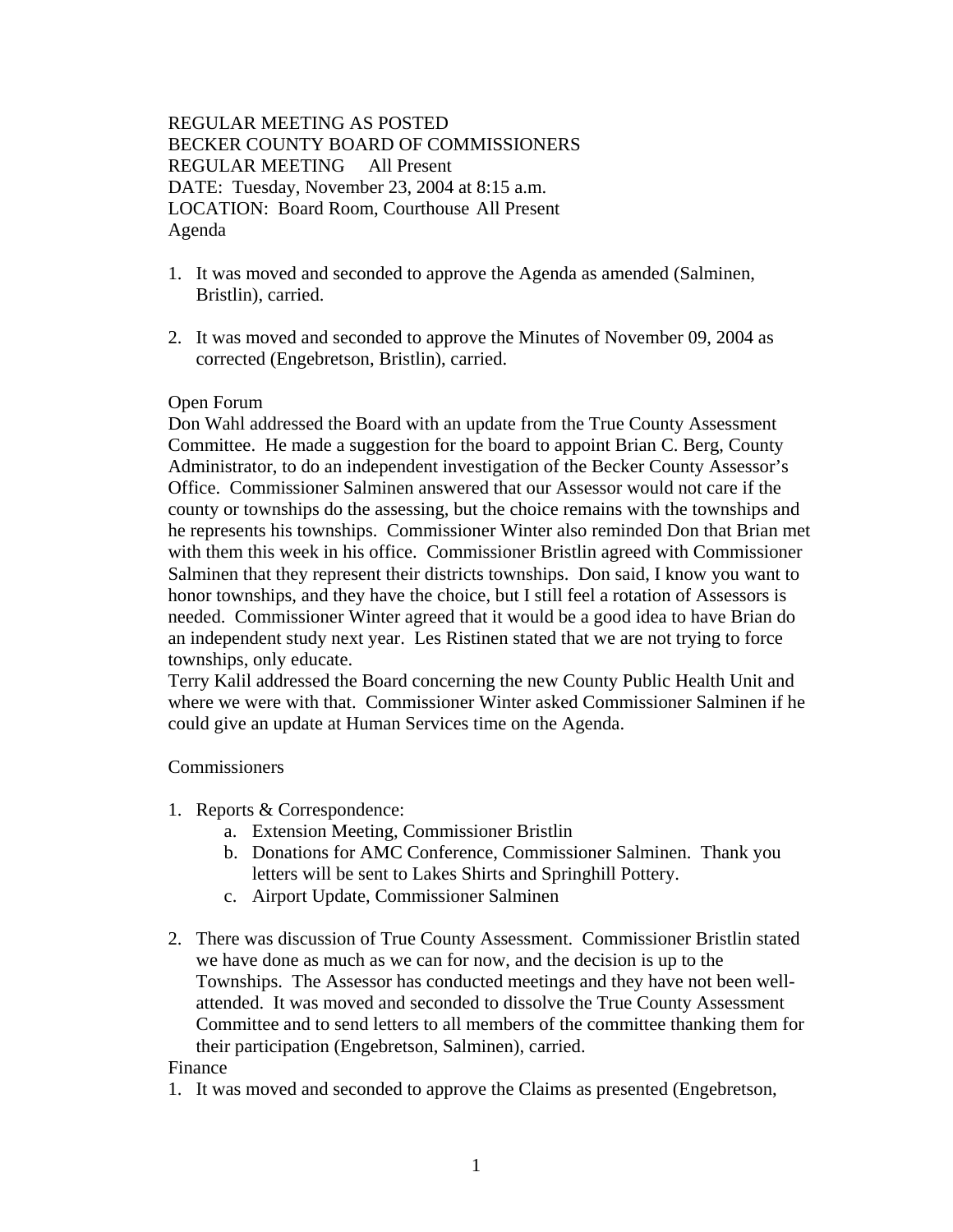Bristlin), carried.

- 2. It was moved and seconded to approve a Change Order request: Proposal Request No. 1, Project No. 04084 from Lightowler Johnson Associates Inc. in the amount of \$234.60 to provide labor and material to attach the steel angles to an existing precast concrete screen wall (Bristlin, Seaberg), carried.
- 3. It was moved and seconded to approve the Suggested Per Diem & Mileage Policy for Commissioners as presented through the Finance Committee (Salminen, Bristlin), carried.

Board Member is allowed 1 Per Diem per day.

Board Member is permitted to collect a Per Diem on Board Day. ie. Meeting day ends at noon and may have a meeting at 7:00 p.m.

If a Board Member attends a meeting outside of assigned committee, the attendance must be approved by the Board of Commissioners for paid Per Diem. No Per Diem will be paid for the Board of Equalization.

Board Member will not receive a Per Diem for a travel day.

Board Day is defined as a day when the County Board of Commissioners meet to conduct business.

Mileage will be paid for Per Diem Meetings and Board Days. Mileage for meeting attendance is encouraged to be shared among the Commissioners, ie. Ride Share, Car Pool, etc.

- 4. The MCIT Dividend for 2004 was discussed.
- 5.
- 5. Replacement of the Courthouse Postage Machine was discussed, and it was moved and seconded to approve a 5-year lease with Pitney Bowes (Bristlin, Seaberg), carried.
- 6. It was moved and seconded to approve the Becker County Jail Contract Amendment with Sunnyside Care Center specifically "Term and Cost" para. 1. that due to further evaluation, Sunnyside Care Center will increase the contract price from \$12,850 to \$16,600 from a period extending from September 1, 2004 to February 28, 2005 (Bristlin, Salminen), carried.
- 7. It was moved and seconded to pass Resolution No. 11-04-2A, approving to fill (2) full-time Social Worker Positions in the Human Services Department due to (2) resignations (Salminen, Bristlin), carried.
- 8. The Environmental Services Solid Waste Service Fee was discussed, and it was decided to remain as is for 2005.
- 9. It was moved and seconded to approve the Capital Purchase request from the IT Department to upgrade the remote build network hardware to handle increased network traffic in the amount of \$6,699.80 (Bristlin Salminen), carried.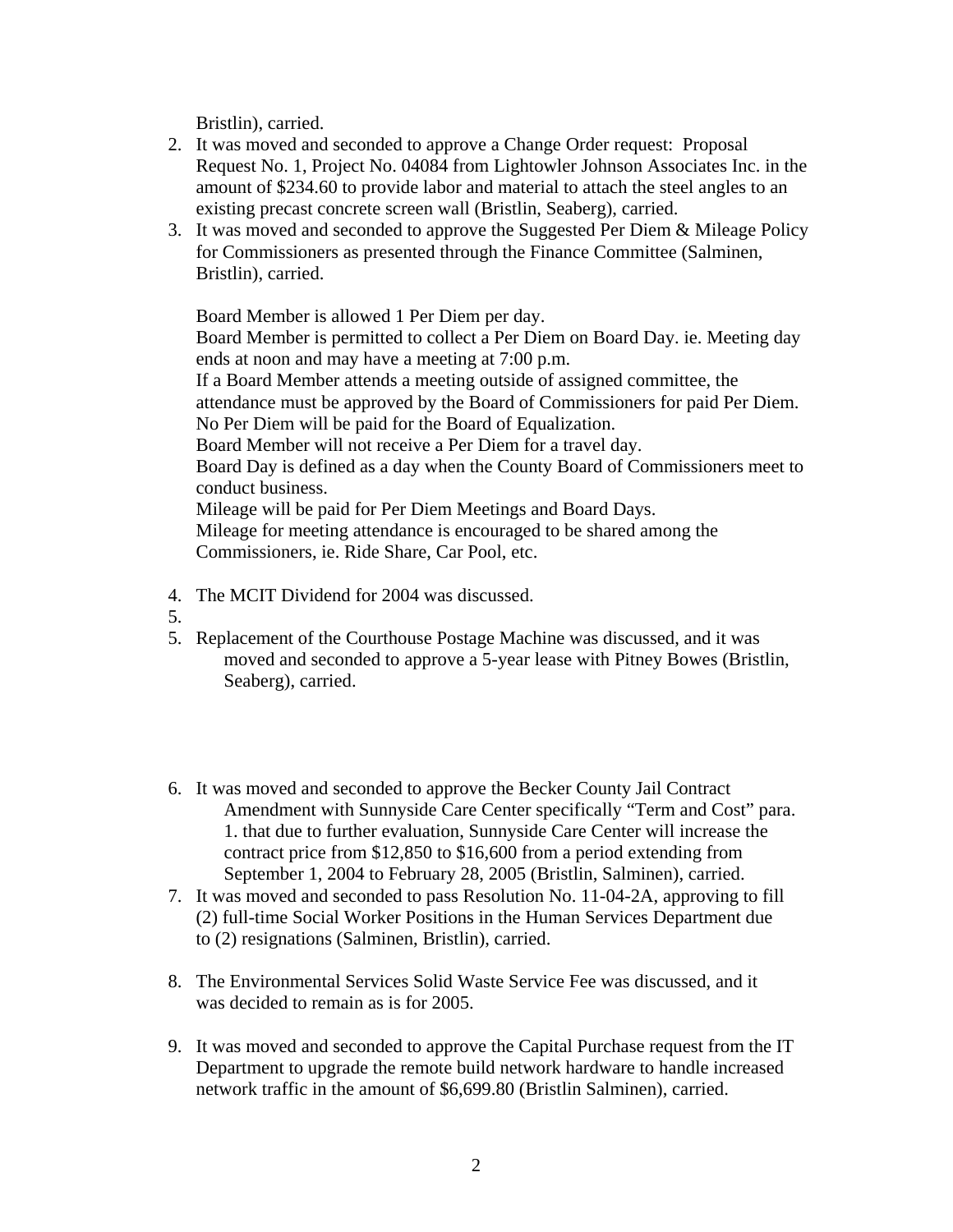- 10. It was moved and seconded to approve the upgrade to the Becker County Website having (2) students from the Technical College redesign the layout of the Becker County Web-site not to exceed \$4,000 (Engebretson, Bristlin), carried.
- 11. Ryan reminded those present that the Becker County Truth-in-Taxation Meeting will be advertised and held on December 02, 2004 at 7:00 p.m. in the Upper Courtroom, Becker County Courthouse.
- 12. Purchase of the new Becker County Flag was discussed and all were in agreement to purchase up to 25 flags to make available for county buildings and to offer the balance for sale.

Auditor – No Licenses or Permits

# Highway

1. It was moved and seconded to pass Resolution No. 11-04-2B, requesting to approve the repayment of these County State Aid funds by Becker County in the amount of \$1,658,868 in accordance with MN Rules 8820.1500, Subp. 9 from future year allocations in amounts listed until fully repaid (maximum 3-year repayment) (Engebretson, Bristlin), carried.

| \$552,956 | CY2005 |
|-----------|--------|
| \$552,956 | CY2006 |
| \$552,956 | CY2007 |

2. Brad Wentz reminded everyone that the Highway 5-Year Plan will be held on December 2, from 4:30 to 7:00 p.m. in the County Board Room.

3. Construction Update. Everything has been completed on our scheduled road projects. St. Clair Lake/ City of DL/Pelican River Watershed District.

Tara Guetter, Pelican River Watershed, and Rich Grabow, City of Detroit Lakes, updated the Board on their request for the County to in-act an Ordinance regulating the surface use of Lake St. Clair. It was moved and seconded to approve the Ordinance (Bristlin, Engebretson), motion and second were withdrawn. The Ordinance was referred to the County Attorney's Office and authorization to move forward with a Public Hearing given by Consensus of the County Board. The Ordinance will be addressed at the next county board meeting. Eugene Hustad, a Lake St. Clair resident, requested the Board to consider allowing canoeing on the lake.

# Assessor

1. It was moved and seconded to approve the following Abatements (Salminen, Seaberg), carried.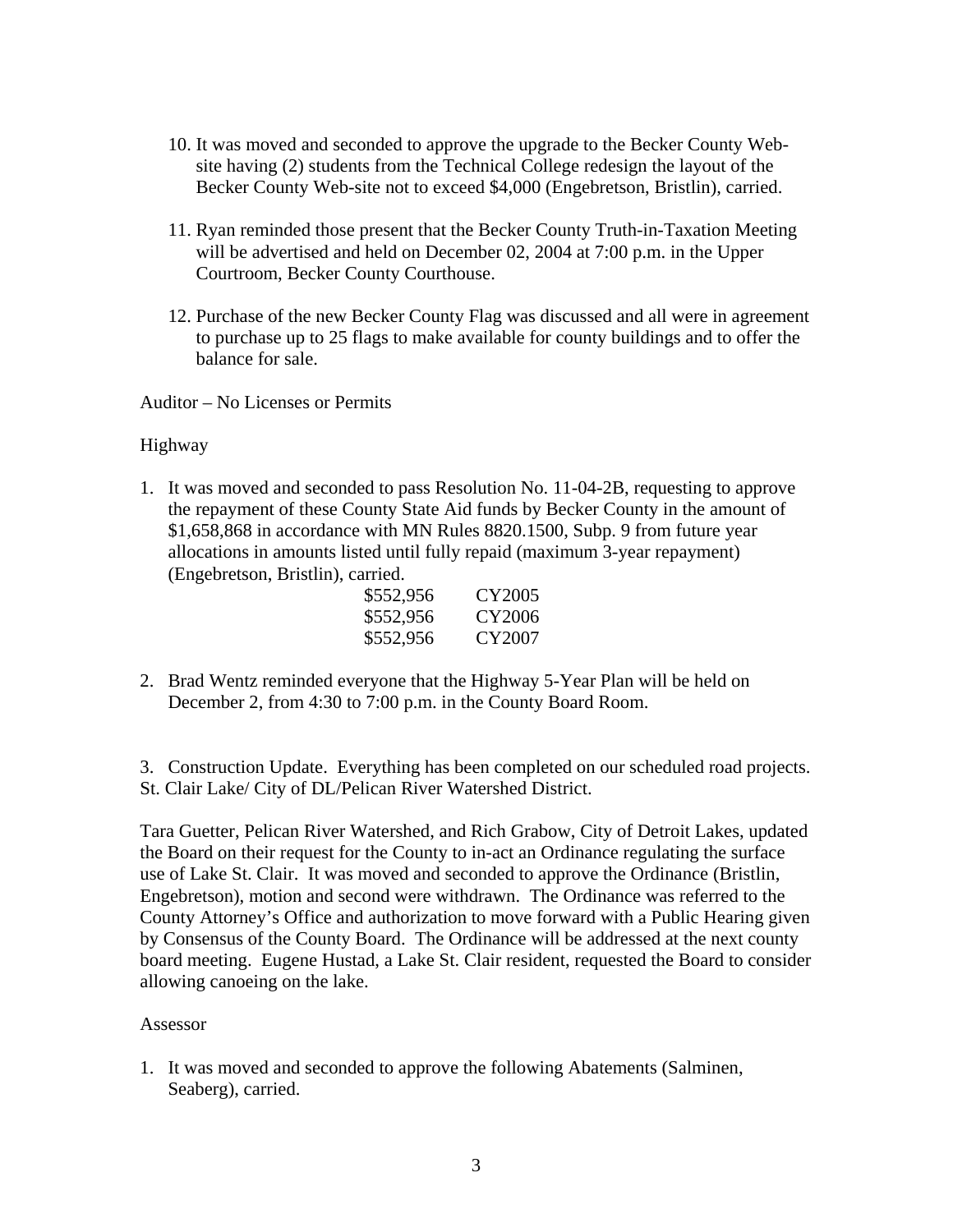# 2004 Tax Payable

| Parcel #    | Twn/City  | Amount | Reason     |
|-------------|-----------|--------|------------|
| 01.0034.001 | Atlanta   | \$1012 | Homestead  |
| 18.0035.000 | Lake Park | 64     | Homestead  |
| 21.0311.000 | Osage     | 264    | Correction |
| 21.0311.001 | Osage     | 68     | Correction |

# Mrs. Becker County

DeVon Green, Mrs. Becker County for 2004, has been working on developing a flag representing Becker County. She had a price list to submit to the County Board. It was moved and seconded to approve to order (25) flags for Becker County to be paid from non-departmental funds. The flags will be made available for county buildings and the balance for resale (Bristlin, Salminen), carried.

# Human Services

- 1. It was moved and seconded to approve the Agenda as amended (Salminen, Bristlin), carried.
- 2. A report on the Becker County Public Health System was given. All hiring has been completed, the equipment transfer from Multi-County Nursing Services is being decided, and the Public Health System will be ready at the first of the year.
- 3. The National Children's Study was discussed. The plan, which starts in 2007, will provide a vast amount of data to develop new prevention strategies, health and safety guidelines, as well as educational approaches and new treatments for children. The Becker County Health Unit will be responsible for coordination in Becker County.
- 4. It was moved and seconded to accept the Transit Grant (Bristlin, Salminen), carried.
- 5. It was moved and seconded to accept the Public Assistance Applications (Bristlin, Seaberg), carried.
- 6. It was moved and seconded to approve the following Purchase of Services Contracts (Engebretson, Bristlin), carried.

Northern Safety & Security Divine House Rural MN CEP Becker County DAC Barbara VanOfferen Adult Foster Care

7. It was moved and seconded to send a letter of congratulations to Jim and Jane Hokenson for being awarded the MSSA Region IV Child Foster Care Provider of the year 2004 (Engebretson, Salminen), carried.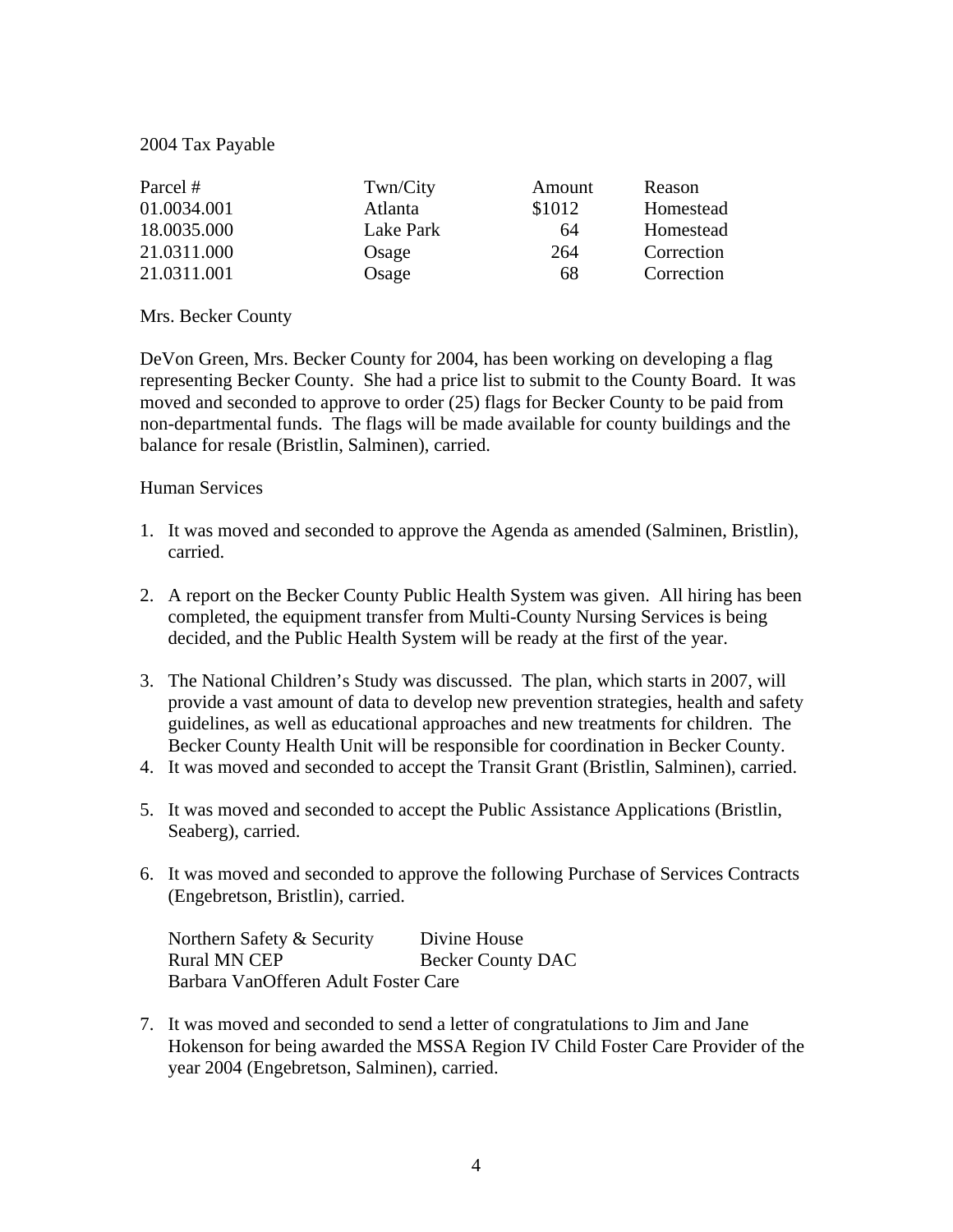8. It was moved and seconded to approve the Transit Claims and the Human Services Claims (Engebretson, Salminen), carried.

Planning & Zoning

1. It was moved and seconded to approve the following Zoning Ordinance Revision Amendment Recommendations from the Planning Commission (Bristlin, Seaberg), carried.

Item # 1 – Lot Area Definition. Proposed definition: Lot area – the area located within the lot lines, excluding any part of the lot that is below the ordinary high water level of any public water, within any wetland, within the area of a bluff, within the area of any road easement or within the area of any road right-of-way. Easements for public utilities may be included in the lot area, (amended 2004).

Item # 2 – Lot of Record – a lot that was buildable before the May 5, 1971 enactment of this ordinance, (added 2004).

Item #3 – Domestic Animal Definition. Proposed definition: Domestic animal – animals kept as household pets, such as, but not limited to, cats and dogs, (added 2004).

Item  $# 4 \& 5$  – Footing and Foundation Definitions. Proposed definition: Footing – part of the foundation bearing directly upon the earth. For the purpose of this Ordinance, the definitions of footing and foundation can be interchanged, (added 2004). Foundation – the lowest division of a building, wall or the like, usually of masonry or treated wood, and partly or wholly below the surface of the ground. For the purpose of this Ordinance, the definitions of footing and foundation may be interchanged, (added 2004).

Items # 6 & 7 – Definitions for Attached and Detached. Proposed definition: Attached – the sharing of a common wall or portion of a wall with a door, so that a person must travel between buildings without going outside, (added 2004). Detached – complete separation (including the complete separation of roofs, walls and decks or when a person travels between buildings by going outside, (added 2004).

Item # 8 – Definition for Contiguous. Proposed definition: Contiguous – the sharing of a common lot line or boundary or any portion of a lot line or boundary touching at any point, (added 2004).

Item  $\# 9 \& 10$  – Lot Size and Animal Units. Sent back to the Committee.

Item # 11 – Detached Garages and Accessory Structures. Sent back to the Committee.

Item # 12 – Rewording of Section 17, Subdivision 9-C. Rewording – In shoreland areas, the lot shall be in separate ownership from contiguous lands and all sanitary and dimensional requirements of the Ordinance are complied with insofar as practical. When adjacent substandard parcels are in the same ownership, they shall be joined into one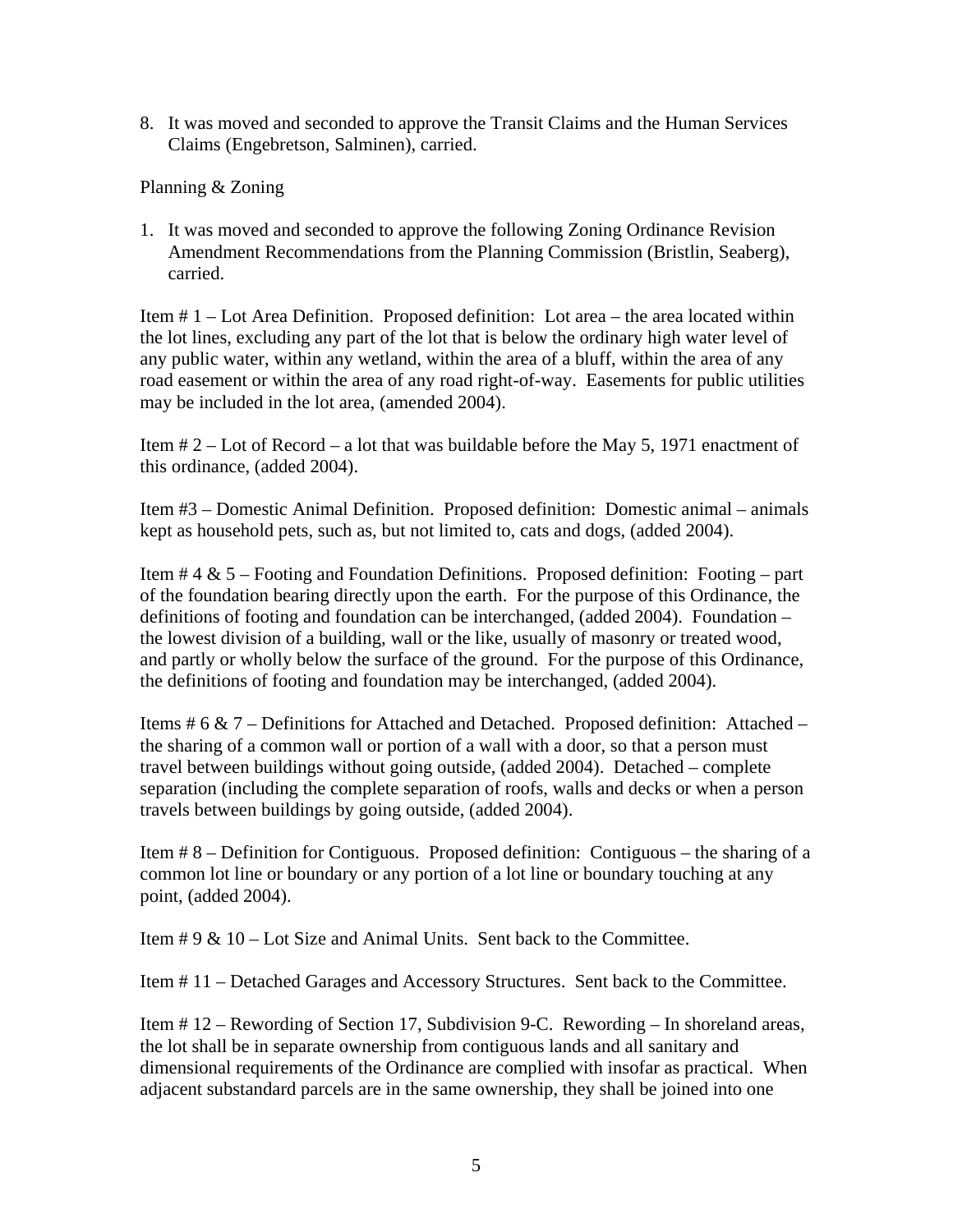parcel and shall no longer be allowed as individual building sites. If, in a group of two or more contiguous lots under the same ownership, any individual lot that is not a buildable lot shall not be considered as a separate parcel of land for the purposes of sale or development, the lot shall be combined with the one or more contiguous lots so they equal one or more parcels of land, each meeting the requirement for building, (amended 2004).

Item # 13 – Easements and New Road Classification. Rewording – No site permit shall be issued for a lot, plot or tract of land not having frontage on a public road unless:

1. The property has no access to public road except by an easement over the land of others; 2. The easement from the property to a public road is at least fourteen (14) feet wide;\* 3. The easement serves no more than two tracts of land;\* and 4. The lot owner has signed and recorded in the County Recorder's Office a document that: a. acknowledges the owner's responsibility for upgrading the road to public road specifications if it is converted to a public road at the owner's request; b. specifies the front lot line. \* This provision does not apply to property which is accessed by a forest management road, (amended 2004).

When new development is proposed, the Class D road specification applies to all roads serving the plat, including the existing forest management road. Only Townships may apply for the easement on the roadway. The minimum easement width will be 33 feet, (added 2004).

New Road Classification "Class D Road" This item is to be sent back to the Review Committee.

County Easement Policy – Every easement application must be accompanied by a survey. The cost of the easement is the appraised market value of the land over which the easement runs. It is the responsibility of each owner or township to obtain all necessary easements, (added 2004).

Item # 14 – Structure Setbacks.

Township Road was 78 feet from centerline; proposed is 45 ft. from right-of-way. County Road was 115 feet from centerline; proposed is 45 ft. from right-of-way.

It was the consensus of the Planning Commission to change the wording as follows:

Setback from a township easement road – 78 feet from the centerline of the road Setback from a dedicated township right-of-way – 45 feet from the road right-of-way Setback from a county easement road – 95 feet from the centerline of the road Setback from a dedicated county road right-of-way – 45 feet from the road right-of-way

Item #15 – String line. Sent back to the Review Committee.

Item #16 & #17 – Normal Maintenance. Proposed Definition. Maintenance and/or repair – normal upkeep of a structure that does not involve the replacement of the main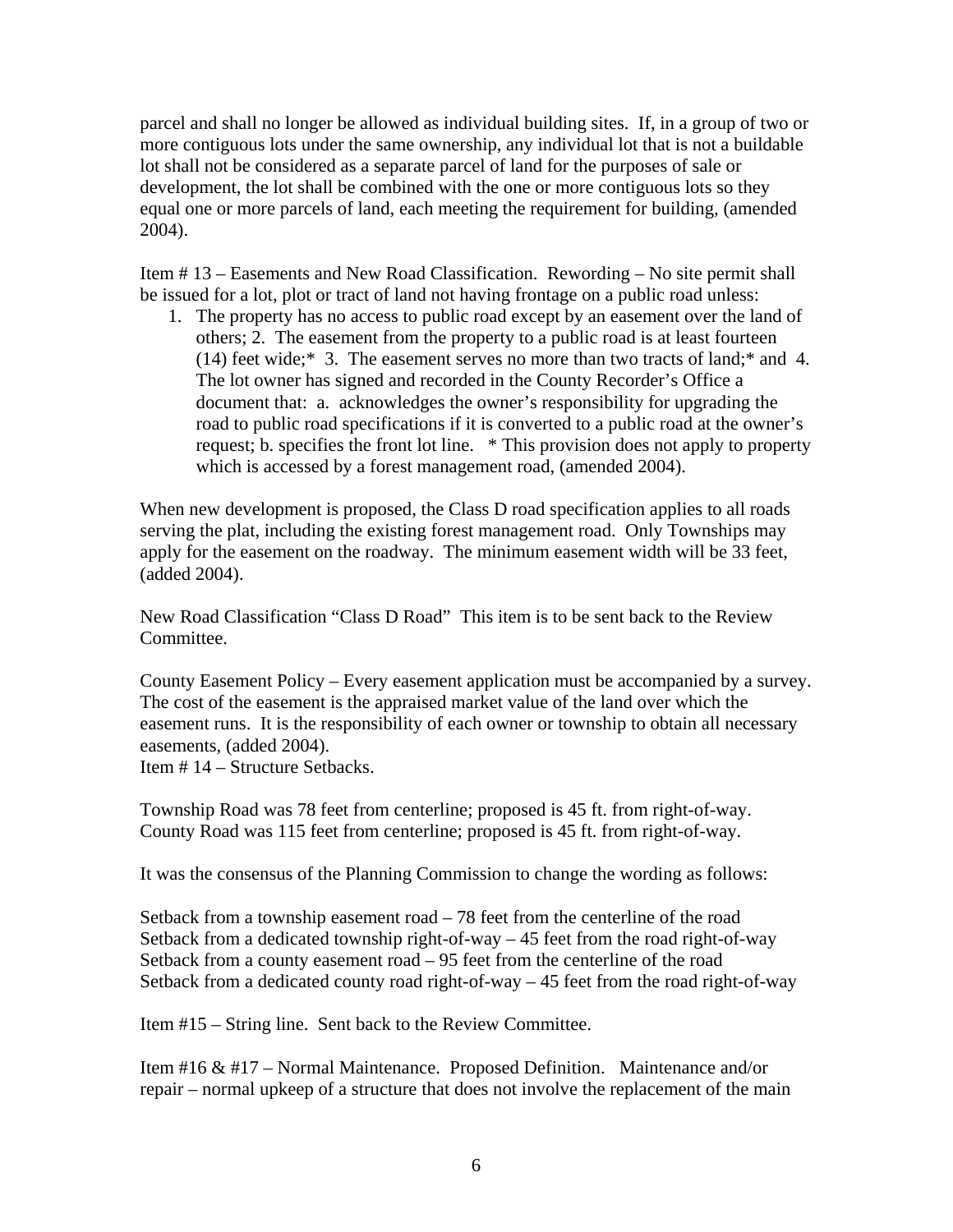structural frame or walls, or changes in the exterior dimensions of the structure, such as, but not limited to: work performed on the interior of the structure; painting; replacement of siding, windows, doors, soffit, fascia, shingles, additional doors or windows; new floorboards to decks. Under no conditions shall repairs and maintenance constitute replacement of the main structural frame, walls or changes to the exterior dimensions. Removal of the structure or any part of a structure and rebuilding on an existing slab or foundation constitutes new construction, (added 2004).

Section 17, Subd. 8 – Normal Maintenance. Routine upkeep of a structure that does not involve the replacement of the main structural frame or walls, or changes in exterior dimensions of a structure is permitted. Routine upkeep includes, but is not limited to: work performed on the interior of the structure; paining; replacement of siding, windows, doors, soffit, fascia, shingles, additional doors or window; new floorboard to decks. Under no conditions shall repairs and maintenance constitute replacement of the main structural frame, walls, or changes in the exterior dimensions. Removal of the structure or any part of a structure and rebuilding on an existing slab or foundation constitutes new construction. Replacement of an existing slab, foundation, or floor constitutes new construction, whether done by removal or raising of the structure, (amended 2004).

Item # 18 – Addition to Section 6, Subd. 5. Additional Special Provisions, Add #4 under Section C:

- 4. A detached accessory building or structure, such as a garage, shall not be used as a guest cabin or contain living or sleeping quarters.
- 2. Planning Commission Recommendations (PC) of November 16, 2004:
	- 1) First Order of Business: Old Business, Application by Mark Yozamp. Tabled.
	- 2) Second Order of Business: Gary Larson. Tabled.
	- 3) Third Order of Business: Sheldon Struble. Cormorant Twp. It was moved and seconded to concur with the findings and recommendations of the PC to approve the certificate of survey to allow two tracts of land, each being 2.5 acres in size, based on the fact that the survey does meet the criteria of the Zoning Ordinance and Subdivision Ordinance and the lots are compatible with the surrounding area (Bristlin, Salminen), carried.
	- 4) Fourth Order of Business: Timothy Furhwirth, Detroit Twp. It was moved and seconded to concur with the findings and recommendations of the PC to approve a change of zone from agricultural to residential and approve a certificate of survey to allow two tracts of land, one being 2.51 acres in size and one being 3.92 acres in size, based on the fact that the request is compatible with the surrounding area and meets the criteria of the Zoning Ordinance and Subdivision Ordinance (Engebretson, Bristlin), carried.
	- 5) Fifth Order of Business: Melody Sherbrooke, Cormorant Twp. It was moved and seconded to concur with the findings and recommendations of the PC to approve a conditional use permit to allow a commercial use consisting of a beauty salon based on the fact that the use would not be detrimental to the surrounding area (Bristlin, Salminen), carried
	- 6) Sixth Order of Business: Lee Carlson, Erie Twp. It was moved and seconded to concur with the findings and recommendations of the PC to approve the change of